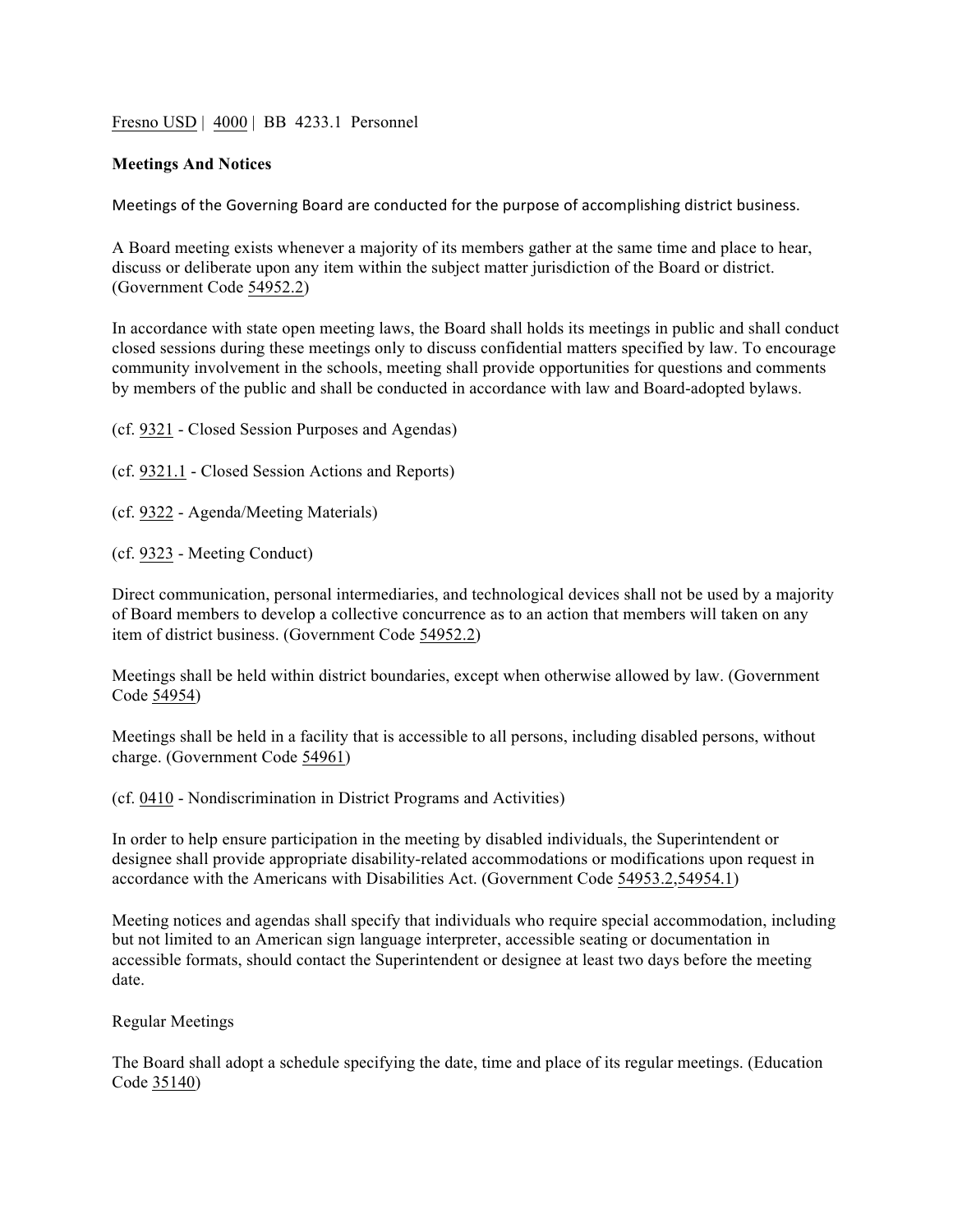The Board shall hold two regular meetings on the second and fourth Wednesdays of each month, unless posted otherwise.

At least 72 hours prior to a regular meeting, the agenda shall be posted at one or more locations freely accessible to members of the public. (Government Code 54954.2)

A notice of each regular meeting shall be mailed to any person who has filed with the Board a written request for such notice. The notice shall be mailed the week preceding, but not less than 72 hours prior to the meeting. Requests are valid for one year from the date filed unless renewed. Renewal requests must be filed within 90 days after January 1 of each year.

If a fire flood, earthquake or other emergency renders the regular meeting place unsafe, meetings shall be held for the duration of the emergency at a place designated by the president or designee, who shall so inform, by the most rapid available means of communication, all news media who have requested notice of special meetings. (Government Code 54954)

## Special Meetings

Special meetings of the Board may be called by the presiding officer or a majority of the Board members. (Government Code 54956)

Written notice of special meetings shall be delivered personally or by any other means to all Board members, the Superintendent, and the local media who have requested such notice in writing. The notice shall also be posted at least 24 hours before the meeting in a location freely accessible to the public. The notice shall specify the time and place of the meeting and the business to be transacted or discussed; no other business shall be considered at these meetings. (Education Code 35144, Government Code 54956)

Every notice of a special meeting shall provide an opportunity for members of the public to directly address the Board concerning any item that has been described in the meeting notice, before or after the item's consideration. (Government Code 54954.3)

Public notice shall be given at least 72 hours' before any retreats, study sessions or training sessions held by the Board. All such meetings shall be held within district boundaries and action items shall not be included.

#### Emergency Meetings

In the case of an emergency situation for which prompt action is necessary due to the disruption of threatened disruption of public facilities, the Board may hold an emergency meeting without complying with the 24-hour notice or 24-hour posting requirement for special meetings pursuant to Government Code 54956. The Board shall comply with all other requirements for special meetings during an emergency meeting. (Government code 54956.5)

An emergency situation means either of the following: (Government Code 54956.5)

1. A work stoppage, crippling activity or other activity that severely impairs public health, and/or safety, as determined by a majority of the members of the Board.

(cf. 4141.6/4241.6 - Concerted Action/Work Stoppage)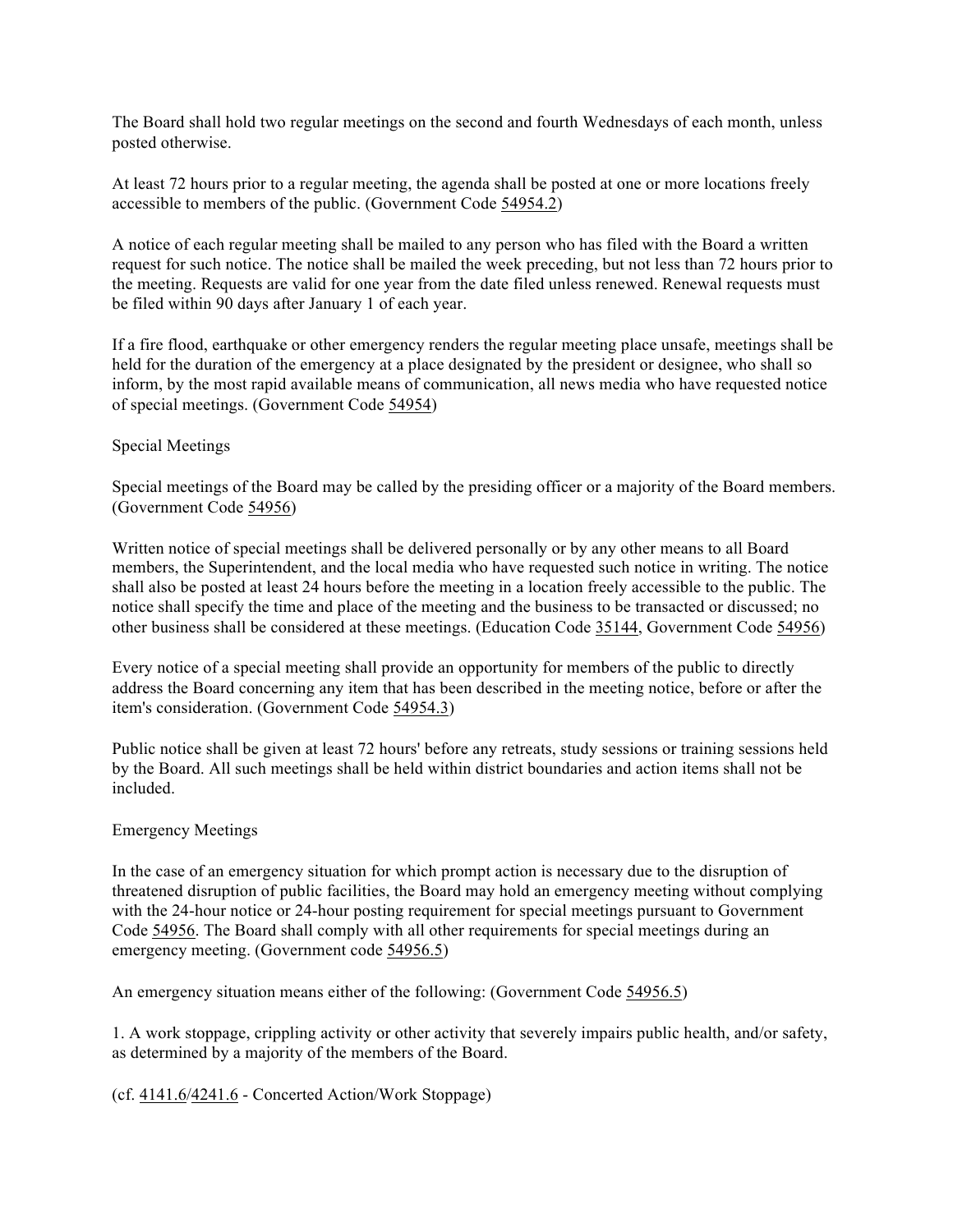2. A dire emergency, which shall be defined as a crippling disaster, mass destruction, terrorist activity, or threatened terrorist act that poses peril so immediate and significant that requiring the Board to provide one-hour notice before holding an emergency meeting under this section may endanger the public health and/or safety as determined by a majority of the member of the Board.

Except in the case of a dire emergency, the Board president or designee shall give notice of the emergency meeting by telephone at least one hour before the meeting to the local media that have requested notices of special meetings. If telephone services are not functioning, the notice requirement of one hour is waived and, as soon after the meeting as possible, the Board shall notify those local media which have requested notice for special meetings, describing the purpose of the meeting and any action taken by the Board. (Government Code 54956.5)

In the case of a dire emergency, the Board president shall give such notice at or near the time he/she notifies the other members of the Board about the meeting. (Government Code 54956.5)

No closed session may be held during an emergency meeting. All other rules governing special meetings shall be observed, with the exception of the 24-hour notice requirement. The minutes of the meeting, a list of persons the president or designee notified or attempted to notify, a copy of the roll call vote, and any actions taken at the meeting shall be posted for at least ten days in a public place as soon after the meeting as possible. (Government Code 54956.5)

## Adjourned Meetings

A majority vote by the Board may adjourn any meeting to a later time and place that shall be specified in the order of adjournment. (Government Code 54955)

If no members are present at any regular or adjourned regular meeting, the secretary or the clerk may declare the meeting adjourned to a later time and shall give notice in the same manner required for special meetings. (Government Code 54955)

A copy of the order or notice of adjournment shall be conspicuously posted on or near the door of the place where the meting was held within 24 hours after the time of adjournment. (Government Code 54955)

## Teleconferencing

A teleconference is a meeting of the Board in which Board members are in different locations, connected by electronic means through audio and/or video. (Government Code 54953)

The Board may use teleconferences for all purposes in connection with any meeting within the Board's subject matter jurisdiction. All votes taken during a teleconference meeting shall be by roll call. (Government Code 54953)

During the teleconference, at least a quorum of the members of the Board shall participate from locations within district boundaries. (Government code 54953)

Agendas shall be posted at all teleconference locations and shall list all teleconference locations whenever they are posted elsewhere. Additional teleconference locations may be provided to the public. (Government Code 54953)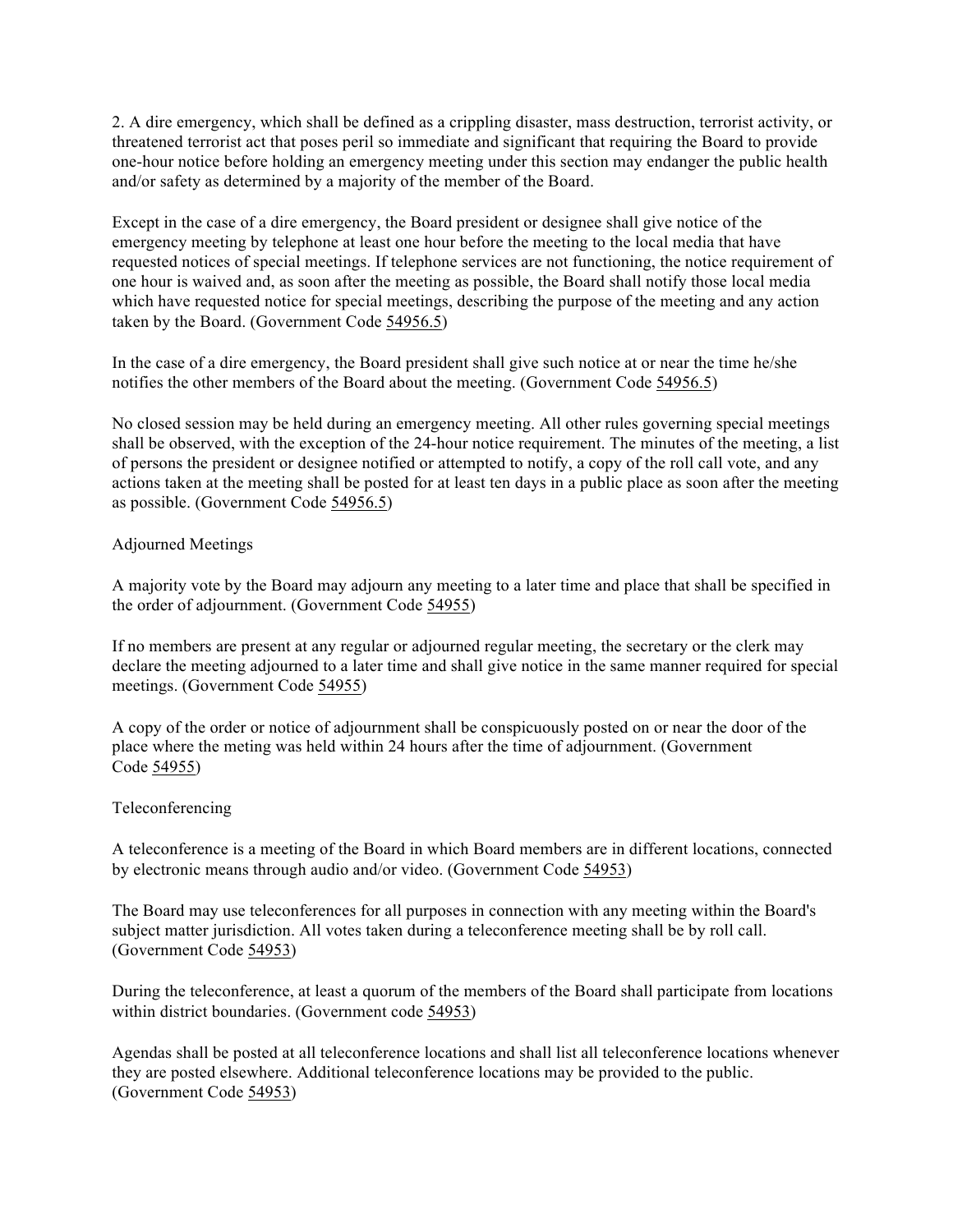All teleconferenced meetings shall be conducted in a manner that protects the statutory and constitutional rights of the parties or the public appearing before the Board, including the right of the public to address the Board directly at each teleconference location. (Government Code54953)

All Board policies, administrative regulations and bylaws shall apply equally to meetings that are teleconferenced. The Superintendent or designee shall facilitate public participation in the meeting at each teleconference location.

**Hearings** 

The Board may occasionally convene public hearings at which no Board action is to be taken. Such hearings are held solely to allow the Board and members of the public to receive information. A hearing may take place immediately prior to a Board meeting.

If a quorum of Board members is present at a hearing, notice of the hearing shall be provided according to procedures specified above for regular meetings.

Other Gatherings

Attendance by a majority of the Board members at any of the following events is not subject to state open meeting laws provided that a majority of the Board members do not discuss specific district business among themselves other than as part of the scheduled program: (Government Code54952.2)

1. A conference or similar public gathering open to the public that involves a discussion of issues of general interest to the public or to school Boards.

2. An open, publicized meeting organized by a person or organization other than the district to address a topic of local community concern.

3. An open and noticed meeting of another body of the district or at a legislative body of another local agency.

4. A purely social or ceremonial occasion.

5. An open and noticed meeting of a standing committee of the Board, provided that the Board members who are not members of the standing committee attend only as observers.

(cf. 9130 - Board Committees)

Individual contacts or conversations between a Board member and any other person are not subject to open meeting laws. (Government Code54952.2)

Legal Reference:

EDUCATION CODE

35140 Time and place of meetings

35143 Annual organizational meeting, date, and notice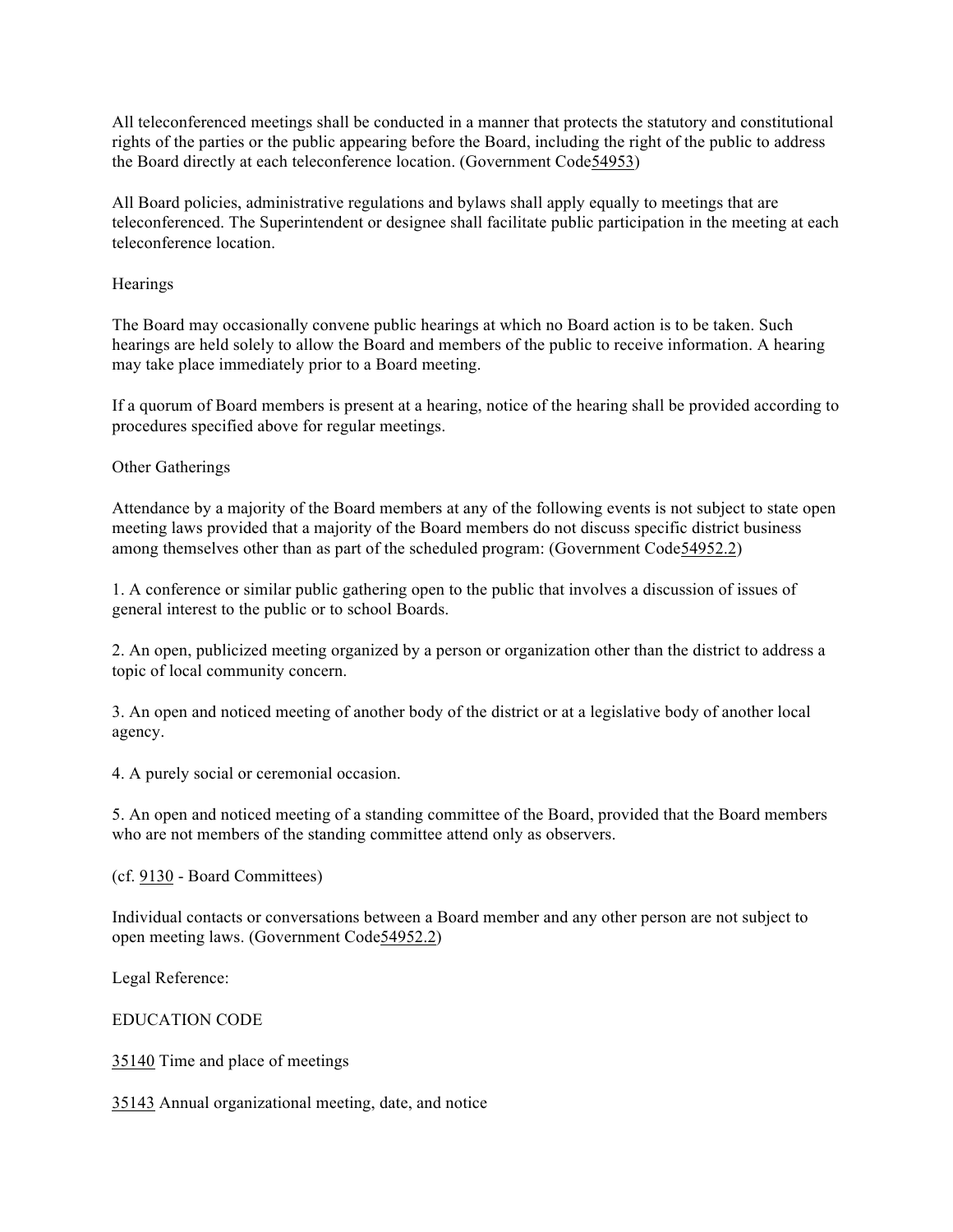35144 Special meeting

35145 Public meetings

35145.5 Agenda; public participation; regulations

35146 Closed sessions

35147 Open meeting law exceptions and applications

GOVERNMENT CODE

54950-54957.9 Meetings, especially:

54953 Meetings to be open and public; attendance

54953.2 Compliance with Americans with Disabilities Act

54954 Time and place of regular meetings

54954.1 Mailed notices

54954.2 Agenda posting requirements, board actions

54954.3 Opportunity for public to speak

54956 Special meetings; call; notice

54956.5 Emergency meetings

54957.5 Agenda distribution

54961 Prohibition on use of certain facilities

UNITED STATES CODE, TITLE 42

12101-12213 Americans with Disabilities Act

CODE OF FEDERAL REGULATIONS, TITLE 28

35.160 Effective communications

36.303 Auxiliary aids and services

ATTORNEY GENERAL OPINIONS

84 Ops.Cal.Atty.Gen. 181 (2001)